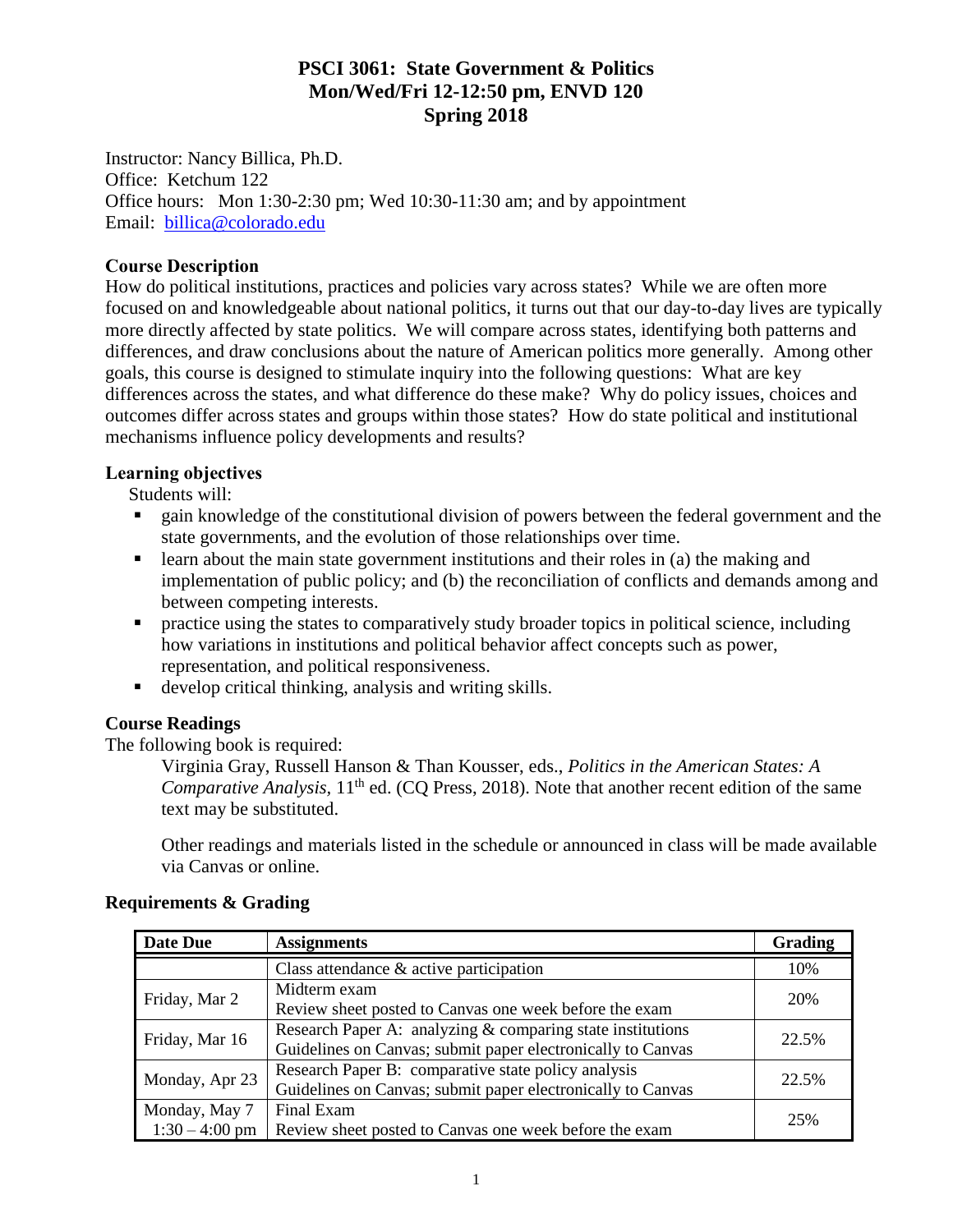## **Class & University Policies & Expectations**

- **Attendance & Participation:** It is assumed that all students are enrolled with the goal of gaining maximum value from the course and will thus be in regular attendance and actively engaging with the material. Regular attendance means arriving on time, remaining for the entire class session, and avoiding unnecessary absences (more than 2 absences will negatively affect your grade). Active engagement means being attentive, asking and answering questions in the classroom and regularly participating in group discussions. Please also plan to visit me in office hours to discuss course-related matters, real-world political developments, and life generally.
- **Use of technology in the classroom:** As learning is our top priority, the use of laptops, tablets and phones will be allowed only for purposes of enhancing the classroom experience. Multitasking with technology diminishes personal learning outcomes. Further, inappropriate use of technology distracts from the learning community, with negative effects on those around you. Repeated misuse of technology will negatively affect your attendance and participation grade.
- **Late assignment policy:** All assignments are due on the scheduled due dates. Students with legitimate reasons for missing an exam or assignment deadline may consult with the professor prior to the due date for alternative arrangements and exemption from late penalties. Credible excuses for all but emergencies are communicated *prior to* missed deadlines. Emergencies require documentation.

In the absence of a pre-approved exception or documented emergency, late penalties apply, with deductions as follows:

| Same-day, after class (until midnight): $-5\%$ |         | 3 days after due date                           | - 30% |
|------------------------------------------------|---------|-------------------------------------------------|-------|
| Next day                                       | $-10\%$ | 4 days after due date                           | - 40% |
| 2 days after due date                          | $-20%$  | $5 \text{ days} + \text{after due date} - 50\%$ |       |

- **Student conduct:** All communications and interactions will be conducted with courtesy and respect. We should expect to disagree with each other on at least some issues of debate, but discussion and disagreement must be expressed in a manner that recognizes the dignity of all and is open to learning from other perspectives. Plagiarism and cheating will not be tolerated. For more information, including specific requirements and the consequences for their violation, see university policies on *[classroom behavior](http://www.colorado.edu/policies/student-classroom-and-course-related-behavior)* and the *[Student Code of Conduct.](https://www.colorado.edu/osccr/sites/default/files/attached-files/2017-2018_student_code_of_conduct_0.pdf)*
- **Students with disabilities or special needs:** Students needing accommodation based on the impact of a disability or learning difference should contact me privately to discuss needs – before assignments are due. If you qualify for accommodation, please submit a letter from Disability Services in a timely manner explaining your required accommodations so that your needs can be addressed. Guidelines can be found on the *[Disability Services website](http://www.colorado.edu/disabilityservices/)*, including dealing with temporary medical conditions.
- **Religious observances:** Campus policy regarding religious observances requires that faculty make every effort to reasonably and fairly deal with all students who, because of religious obligations, have conflicts with scheduled assignments or exams. Please let me know as soon as possible of any schedule conflicts – before missing class or assignments. See *[campus policy regarding religious observances](http://www.colorado.edu/policies/observance-religious-holidays-and-absences-classes-andor-exams)* for full details.
- **Discrimination, harassment & misconduct:** CU Boulder is committed to maintaining a positive learning, working, and living environment for all. Information on discrimination, harassment and misconduct, including campus resources available to assist individuals with such issues, can be found in the Office of Institutional Equity and Compliance (OIEC) – *[OIEC website](http://click.communications.cu.edu/?qs=39c6bbe8c82a1d732054f117957d802dbfa206c70b1c5b513de173845a0d232cb5cf342b4ed5b660)*.
- **Honor Code:** All students enrolled in a University of Colorado Boulder course are responsible for knowing and adhering to the *[academic integrity policy](http://click.communications.cu.edu/?qs=39c6bbe8c82a1d73693839a46cfb5f41742794e4c28c3b7dd19eb84551b996198a4e1f0aff52671f)* of the institution. Violations of the policy may include: plagiarism, cheating, fabrication, lying, bribery, threat, unauthorized access, clicker fraud, resubmission, and aiding academic dishonesty. All incidents of academic misconduct will be reported to the Honor Code Council. Additional information regarding the academic integrity policy can be found at *[honorcode.colorado.edu](http://click.communications.cu.edu/?qs=39c6bbe8c82a1d734c73bf7d0e93d76ec728149ce2b1716d92fb8ad4a84306dc5bbde4e942ff9527)*.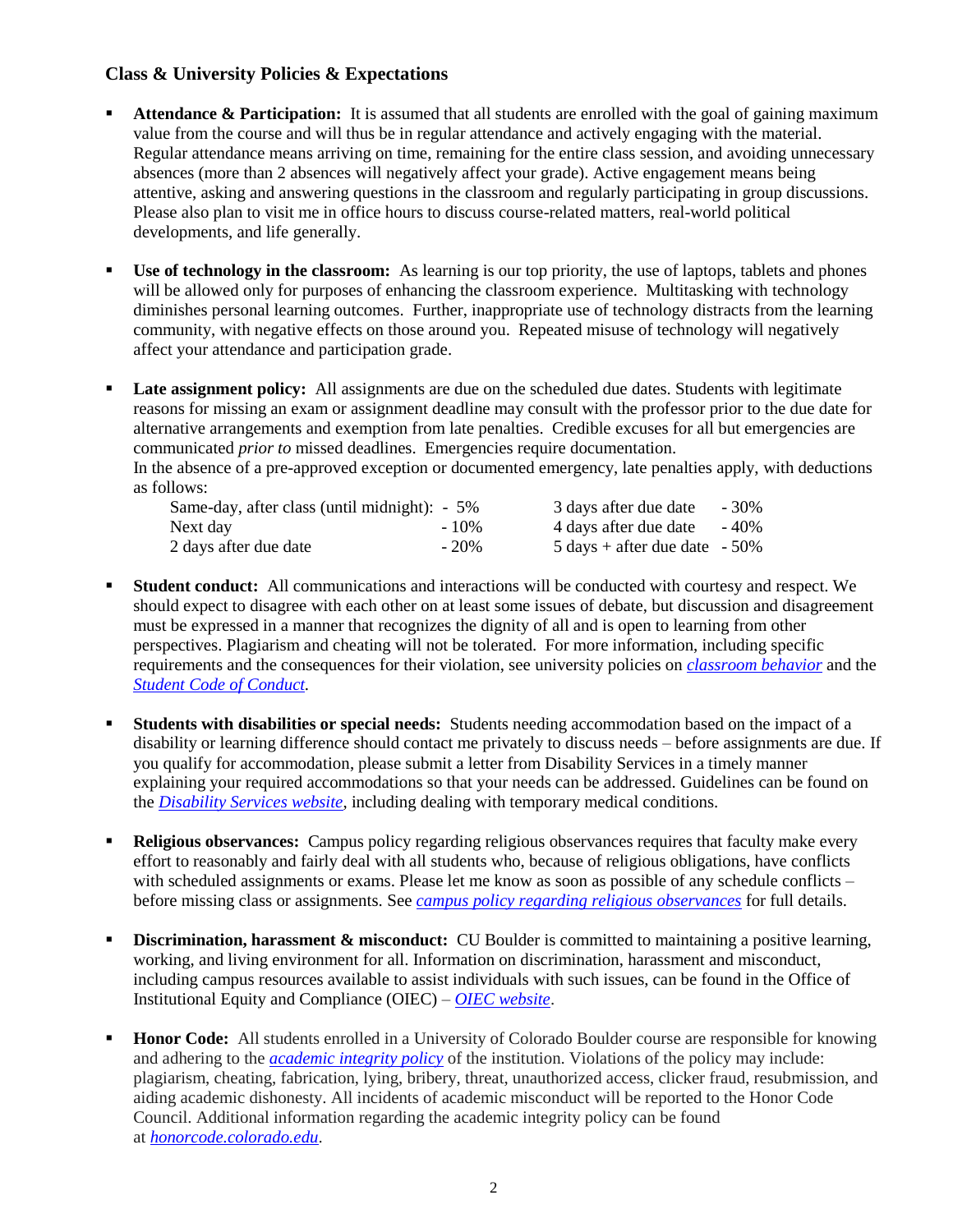# **PSCI 3061, State Government & Politics Schedule of Class Lecture Topics, Readings & Assignments**

*\*\*\* Class schedule subject to change \*\*\**

Note: Readings listed as "PAS" refer to the text, *Politics in the American States* (Gray, Hanson & Kousser, eds.)

| Week                    | <b>Dates</b>      | <b>TOPICS &amp; ASSIGNMENTS</b>                                                                                                                                                                                                                                                                                                                                                                                                                                                                                                                                                                             |
|-------------------------|-------------------|-------------------------------------------------------------------------------------------------------------------------------------------------------------------------------------------------------------------------------------------------------------------------------------------------------------------------------------------------------------------------------------------------------------------------------------------------------------------------------------------------------------------------------------------------------------------------------------------------------------|
| 1                       | Jan 17, 19        | <b>Introduction to state politics</b><br>Rdg: PAS, Chap 1<br>Mooney, Christopher (2001), "State Politics & Policy Quarterly and the<br>Study of State Politics: The Editor's Introduction," State Politics & Policy<br><i>Quarterly</i> 1(1):1-4 – on Canvas                                                                                                                                                                                                                                                                                                                                                |
| $\overline{2}$          | Jan 22, 24, 26    | <b>Federal-state relations</b>                                                                                                                                                                                                                                                                                                                                                                                                                                                                                                                                                                              |
|                         |                   | Rdg: PAS, Chap 2<br>Take a look at:<br>The Council of State Governments (http://www.csg.org/)<br>٠<br>Governing, a magazine covering politics, policy and management for state and<br>٠<br>local government leaders (http://www.governing.com/)<br>Fiscal Federalism Initiative, The Pew Charitable Trusts<br>٠<br>(http://www.pewtrusts.org/en/projects/fiscal-federalism-initiative)<br>Rockefeller Institute of Government, with research on Federalism &<br>٠<br>Intergovernmental Relations (http://www.rockinst.org/federalism/)                                                                      |
| $\overline{\mathbf{3}}$ | Jan 29, 31; Feb 2 | <b>State constitutions</b>                                                                                                                                                                                                                                                                                                                                                                                                                                                                                                                                                                                  |
|                         |                   | Rdg: "Constitutions: Operating Instructions," Chap 3 in Kevin Smith & Alan<br>Greenblatt (2014), Governing States & Localities, $4th$ ed. (CQ Press) – on<br>Canvas<br>Take a look at:<br>Constitution of the State of Colorado (https://leg.colorado.gov/colorado-<br>constitution)                                                                                                                                                                                                                                                                                                                        |
| $\overline{\mathbf{4}}$ | Feb 5, 7, 9       | <b>State legislatures</b>                                                                                                                                                                                                                                                                                                                                                                                                                                                                                                                                                                                   |
|                         |                   | Rdg: PAS, Chap 7<br>Take a look at:<br>National Conference of State Legislatures; located in Denver, CO<br>٠<br>(http://www.ncsl.org/)<br>Stateline, an initiative of the Pew Charitable Trusts, provides daily<br>reporting and analysis on trends in state policy<br>(http://www.pewtrusts.org/en/research-and-analysis/blogs/stateline)<br>Ballotpedia, providing links to information on state legislatures, policy<br>proposals and elections (https://ballotpedia.org/Main_Page)<br>Colorado General Assembly, the bicameral state legislature of the state of<br>Colorado (http://leg.colorado.gov/) |
| 5                       | Feb 12, 14, 16    | Governors & state executives                                                                                                                                                                                                                                                                                                                                                                                                                                                                                                                                                                                |
|                         |                   | Rdg: PAS, Chap 8<br>Take a look at:<br>National Governors Association (https://www.nga.org/cms/home)<br>٠<br>National Association of Attorneys General (http://www.naag.org/)<br>٠<br>Colorado Governor John Hickenlooper (https://www.colorado.gov/governor/)<br>٠                                                                                                                                                                                                                                                                                                                                         |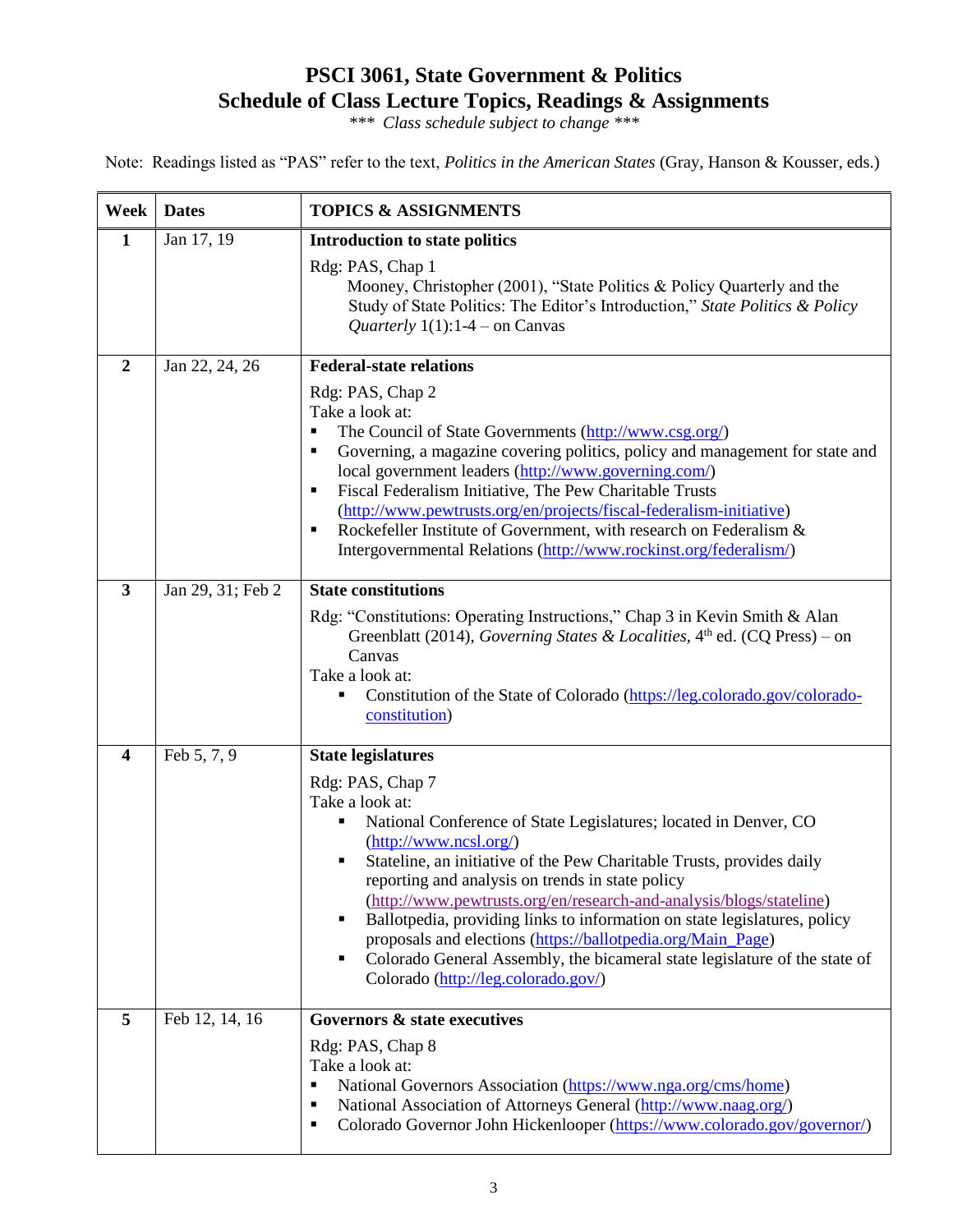| Week | <b>Dates</b>        | <b>TOPICS &amp; ASSIGNMENTS</b>                                                                                                                                                                                                                                                                                                                                                                                                                                                                                                                                                                                                                  |  |
|------|---------------------|--------------------------------------------------------------------------------------------------------------------------------------------------------------------------------------------------------------------------------------------------------------------------------------------------------------------------------------------------------------------------------------------------------------------------------------------------------------------------------------------------------------------------------------------------------------------------------------------------------------------------------------------------|--|
| 6    | Feb 19, 21, 23      | <b>State judicial systems</b><br>Rdg: PAS, Chap 9<br>Take a look at:<br>National Center for State Courts (http://www.ncsc.org/)<br>$\blacksquare$<br>Court Statistics Project, a joint project of the National Center for State Courts<br>٠<br>and Conference of State Court Administrators (http://www.courtstatistics.org/)<br>Colorado Judicial Branch (https://www.courts.state.co.us/Courts/Index.cfm)<br>п                                                                                                                                                                                                                                 |  |
| 7    | Feb 26, 28; Mar 2   | <b>Review of state institutions</b><br>Midterm exam: Friday, Mar 2                                                                                                                                                                                                                                                                                                                                                                                                                                                                                                                                                                               |  |
| 8    | Mar 5, 7, 9         | Bureaucracy & state fiscal policy<br>Rdg: PAS, Chaps 11 & 17<br>Take a look at:<br>American Society for Public Administration, professional organization for<br>٠<br>those involved in public management (http://www.aspanet.org/)<br>National Association of State Budget Officers, which provides analysis of<br>٠<br>state budget policies and proposals (https://www.nasbo.org/home)                                                                                                                                                                                                                                                         |  |
| 9    | Mar 12, 14, 16      | State parties & elections<br>Rdg: PAS, Chap 3<br>Karl Kurtz (2017), "Polarized, Not Paralyzed: Why states can get things done<br>when Congress can't," State Legislatures, July/Aug 2017, National<br>Conference of State Legislatures - on Canvas<br>Take a look at:<br>Vote Smart, providing unbiased information on candidates and elections<br>٠<br>(https://votesmart.org/)<br>Follow the Money, National Institute on Money in State Politics, with<br>٠<br>reporting on both campaign and lobbying expenditures<br>(https://www.followthemoney.org/)<br>DUE Friday, Mar 16: Research Paper A, analyzing & comparing state<br>institutions |  |
| 10   | Mar 19, 21, 23      | Interest group power across the states<br>Rdg: PAS Chap 4<br>Take a look at:<br>State comparison, lobbyist activity report requirements, National<br>п<br>Conference of State Legislatures (http://www.ncsl.org/research/ethics/50-<br>state-chart-lobbyist-report-requirements.aspx)                                                                                                                                                                                                                                                                                                                                                            |  |
|      | <b>SPRING BREAK</b> |                                                                                                                                                                                                                                                                                                                                                                                                                                                                                                                                                                                                                                                  |  |
| 11   | Apr 2, 4, 6         | Public opinion & state citizen action<br>Rdg: PAS, Chaps 5 & 6                                                                                                                                                                                                                                                                                                                                                                                                                                                                                                                                                                                   |  |